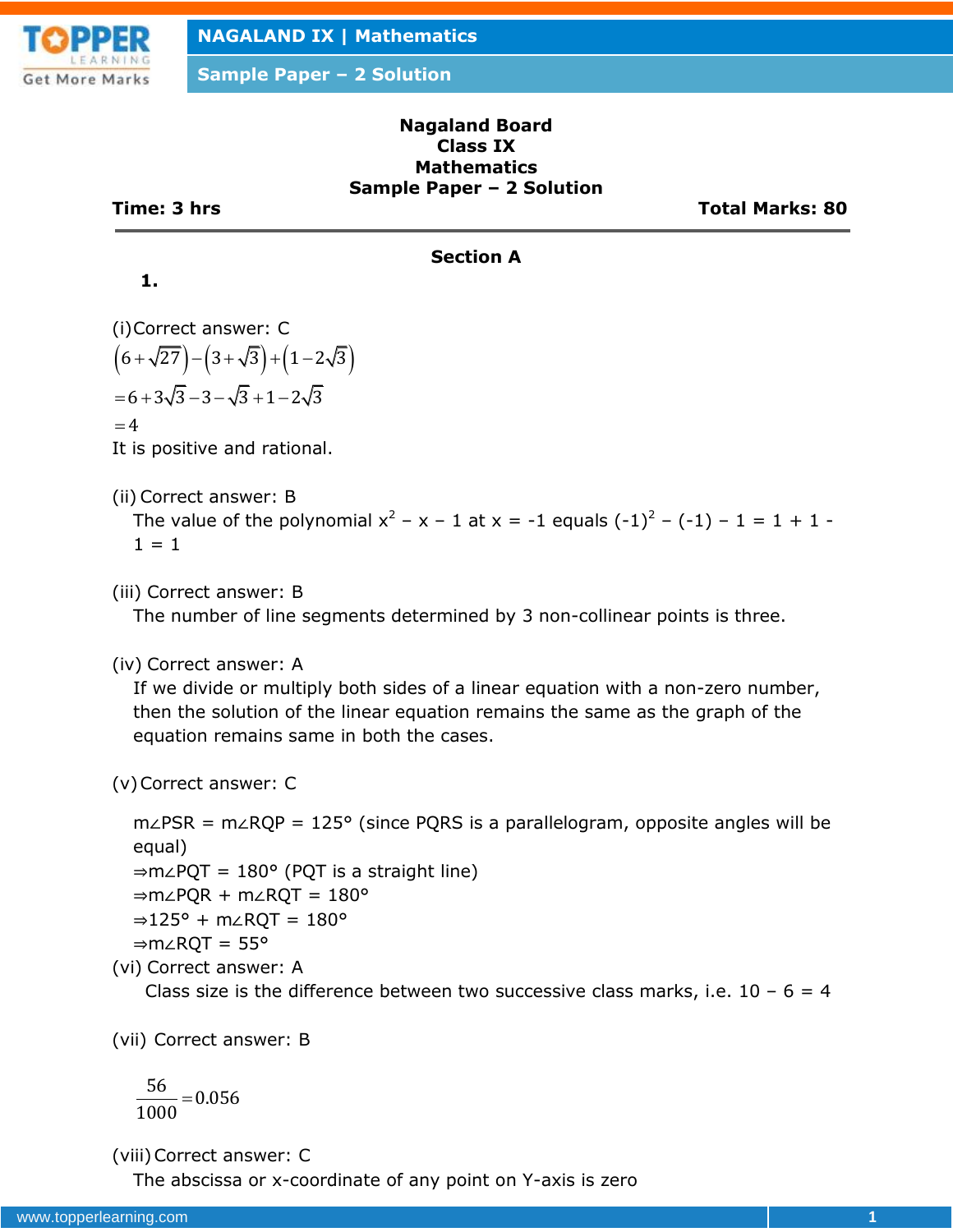

**Sample Paper – 2 Solution**

(ix) Correct answer: B

(x)Correct answer: A

Since AOB is a straight line,

 $\angle$  AOB = 180°  $\Rightarrow$  x + 10 $\degree$  + x + x + 20 $\degree$  = 180 $\degree$  $\Rightarrow$  3x = 150°  $\Rightarrow$  x = 50 $^{\circ}$ 

### **Section B**

**2.** Factorising  $ky^2$  - 6ky +8k, we have  $= k(y^2 - 6y + 8)$  $= k(y^2 - 4y - 2y + 8)$  $= k(y -4) (y -2)$ Thus, the dimensions of cuboid are given by the expressions k, (y-4) and (y 2).

### **3.**

Given:  $AC = BC$ 

$$
\overbrace{A\qquad \qquad C\qquad \qquad B}
$$

 $AC + AC = BC + AC$ 

(If equals are added to equal the wholes are equal)

 $\Rightarrow$  2AC = AB

Hence, 
$$
AC = \frac{1}{2}AB
$$

**4.** Here  $\angle$  ADC =  $y = \angle$  ACD Ext.  $\angle$  ACD =  $\angle$  ABC +  $\angle$  BAC ∴ 2  $\angle$  BAC =  $\angle$  ACD = y  $\Rightarrow$   $\angle$  BAC = 2 *y* ∴ 2  $\frac{y}{x}$  + (180° – 2y) = 180° – 75° ⇒ 2  $\frac{y}{x}$  + 180° – 2y = 180° – 75

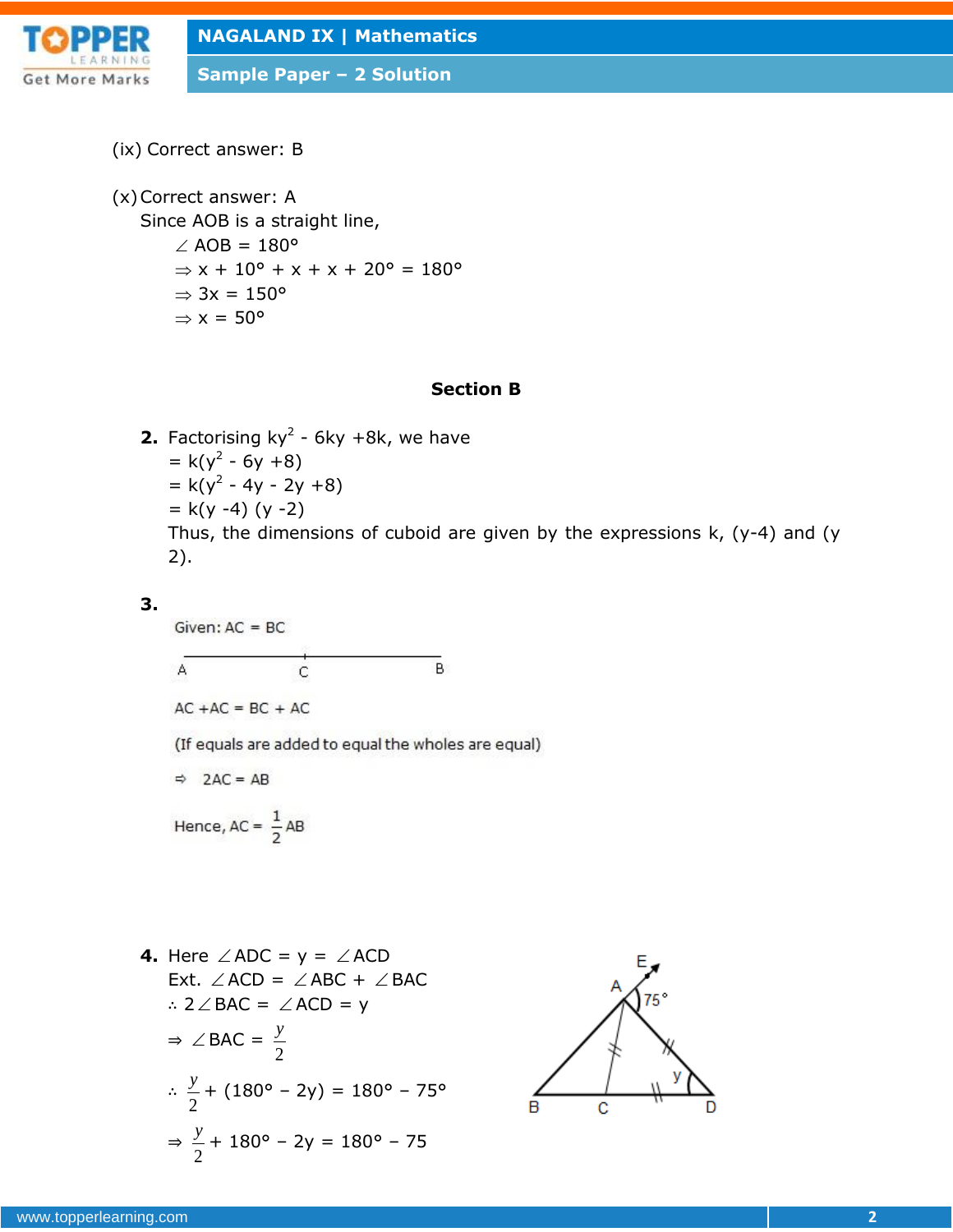

**Sample Paper – 2 Solution**

$$
\Rightarrow \frac{y}{2} - 2y = -75^{\circ}
$$

$$
\Rightarrow -\frac{3y}{2} = -75^{\circ}
$$

$$
\Rightarrow y = 50^{\circ}
$$

- **5.** Let 'I' be the length of the cube. Now, T.S.A. of the cube = 294 cm<sup>2</sup> ...(given)  $\therefore$  6<sup>2</sup> = 294  $I^2 = \frac{294}{6} = 49$ 6  $\therefore$   $\vert^2 = \frac{294}{5} = 4$  $\therefore$  Side (I) = 7 cm. Volume of cube =  $1 \times 1 \times 1 = 7 \times 7 \times 7 = 343$  cm<sup>3</sup>
- **6.** Number of students born in August = 6 Total number of students  $= 40$ Number of students born in August = 6<br>Total number of students = 40<br>Required probability=  $\frac{\text{Number of students born in August}}{\text{Total number of students}} = \frac{6}{40} = \frac{3}{20}$ August = 6<br>40<br>Jer of students born in August =  $\frac{6}{40} = \frac{3}{20}$  $=\frac{6}{40}=\frac{3}{20}$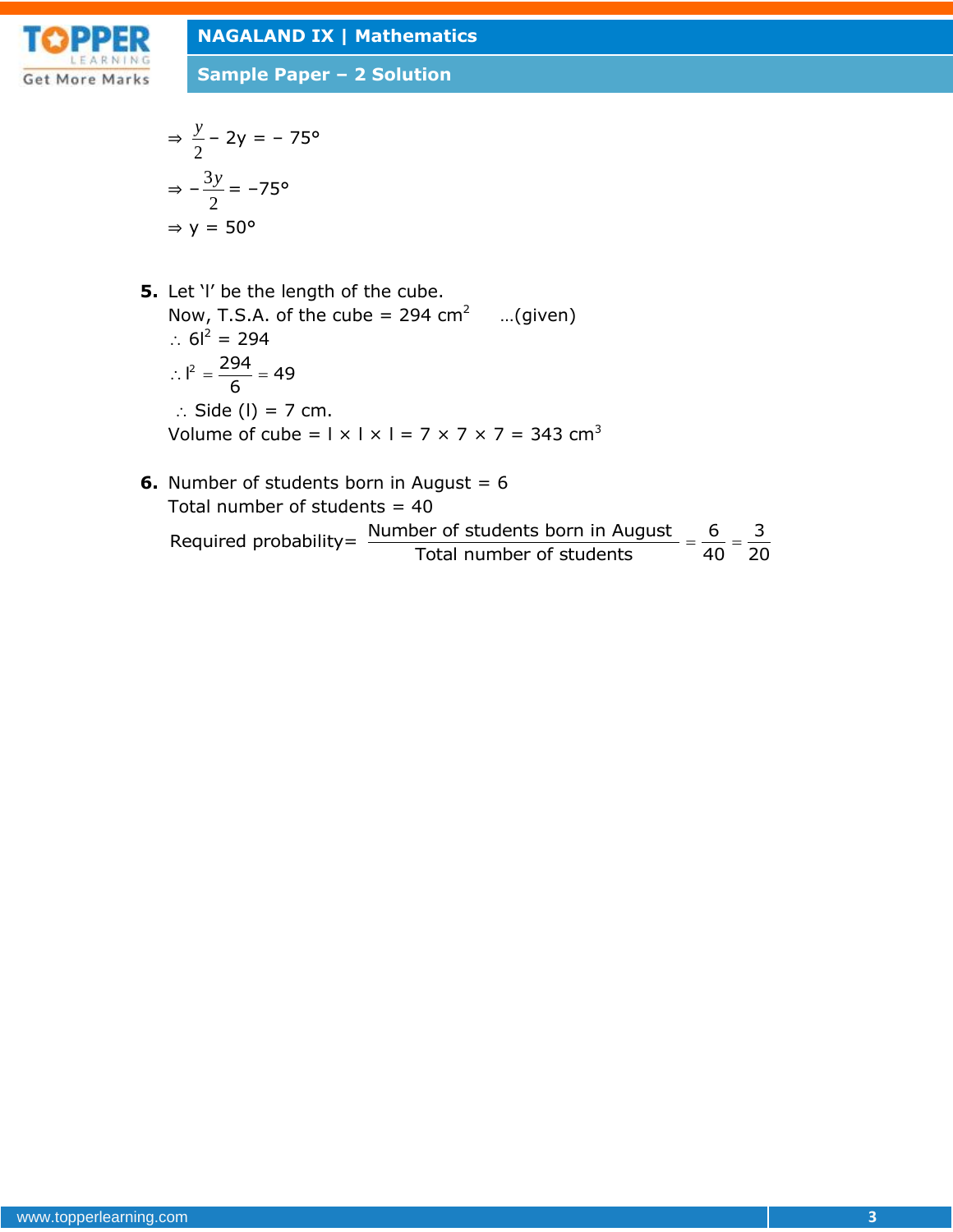

**Sample Paper – 2 Solution**

# **Section C (Questions 13 to 22 carry 3 marks each)**

**7.** Given:  $a = 3 + b$  $a - b = 3$ Applying the cubic identity on both the sides  $(a - b)^3 = 3^3$  $\Rightarrow$  a<sup>3</sup> - b<sup>3</sup> - 3(a)(b)(a - b) = 27  $\Rightarrow$  a<sup>3</sup> – b<sup>3</sup> – 3ab(3) = 27 (∵ a – b = 3)  $\Rightarrow$  a<sup>3</sup> – b<sup>3</sup> – 9ab = 27

### **8.**

Since AB ||DC

 $\angle x = 30^{\circ}$  [Alternate angles] In AABD  $80^0 + 30^0 + 2y = 180^0$  $\angle y = 180^0 - 110^0 = 70^0$ 

In 
$$
\triangle BDC
$$
  
30<sup>0</sup> +  $(70^0 - 30^0)$  +  $\angle z = 180^0$   
 $\angle z = 110^0$ 

**Or**

Let the angles of a quadrilateral be 2x, 5x, 8x and 9x respectively. By the angle sum property of a quadrilateral, we have  $2x + 5x + 8x + 9x = 360^{\circ}$ ∴ 24x =  $360^{\circ}$  $\therefore$  x = 15 $^{\circ}$ Now, First angle =  $2x = 2 \times 15 = 30^{\circ}$ , Second angle =  $5x = 5 \times 15 = 75^{\circ}$ , Third angle =  $8x = 8 \times 15 = 120^{\circ}$  and Fourth angle =  $9x = 9 \times 15 = 135^{\circ}$ . Thus, the angles of a quadrilateral are 30°, 75°, 120° and 135°.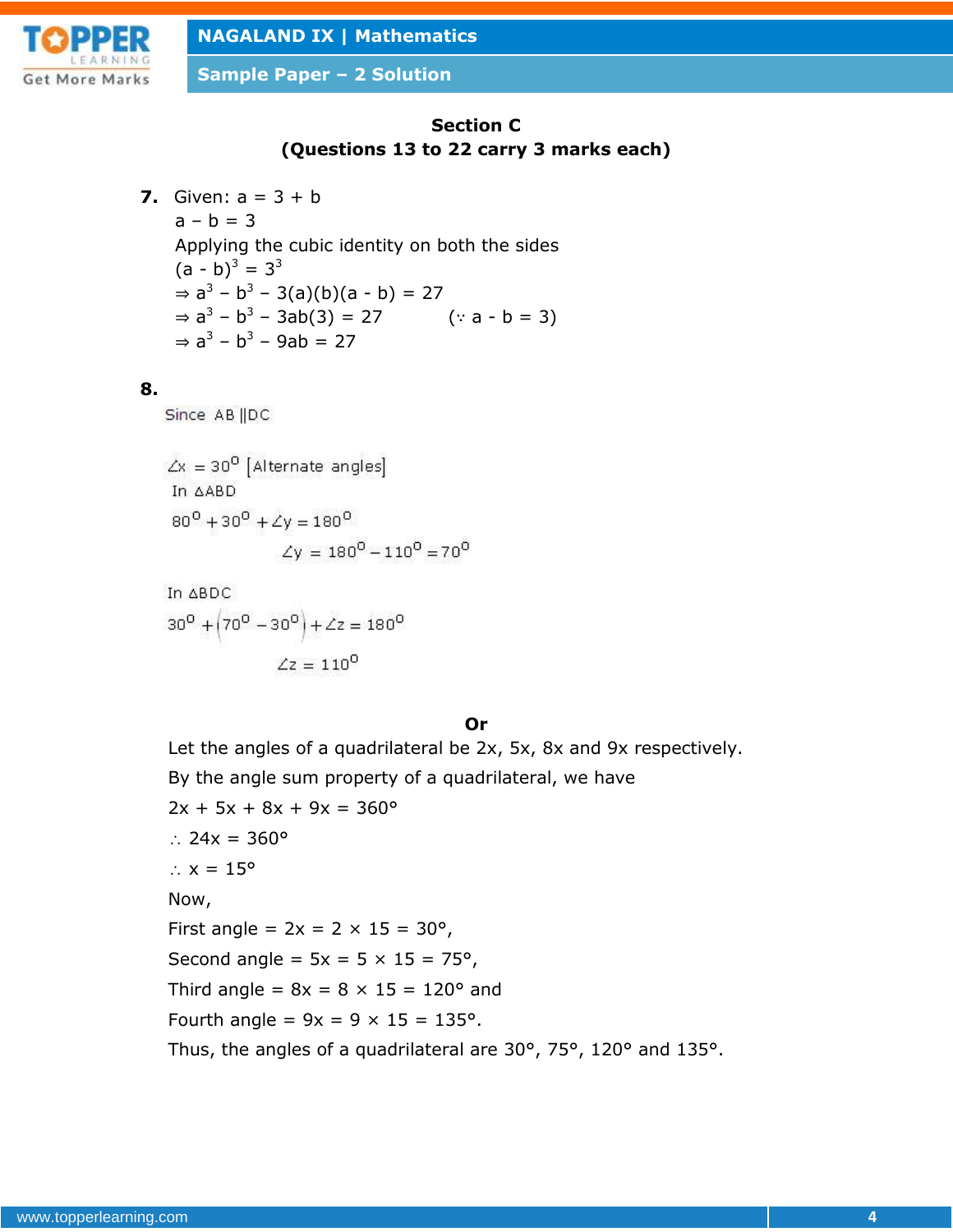

**Sample Paper – 2 Solution**

9. 
$$
27p^3 + 8q^3 + 54p^2q + 36pq^2
$$
  
\n $= (3p)^3 + (2q)^3 + 18pq(3p+2q)$   
\n $= (3p + 2q)^3 [(a + b)^3 = a^3 + b^3 + 3ab (a + b) where a = 3p and b = 2q]$   
\n $= (3p + 2q)^3 [(a + b)^3 = a^3 + b^3 + 3ab (a + b) where a = 3p and b = 2q]$   
\n $= (3p + 2q)(3p + 2q)(3p + 2q)$   
\n10.  $b^2 + c^2 + 2(ab + bc + ca)$   
\n $= a^2 + b^2 + c^2 + 2ab + 2bc + 2ca - a^2 [Adding and subtracting a^2]$   
\n $= [a^2 + b^2 + c^2 + 2ab + 2bc + 2ca] - a^2$   
\n $= (a + b + c) - (a)^2 [Using x^2 + y^2 + 2xy + 2yz + 2zx = (x + y + z)^2]$   
\n $= (a + b + c + a)(a + b + c - a)[Because a^2 - b^2 = (a + b)(a - b)]$   
\n $= (2a + b + c)(b + c)$   
\nLet p(z) =  $az^3 + 4z^2 + 3z - 4$  and q(z) =  $z^3 - 4z + a$   
\nWhen p(z) is divided by z-3, the remainder is given by:  
\np(3) =  $a \times 3^3 + 4 \times 3^2 + 3 \times 3 - 4$   
\n $= 27a + 36 + 9 - 4$   
\n $= 27a + 36 + 9 - 4$   
\n $= 27a + 36 + 9 - 4$   
\n $= 27a + 36 + 9 - 4$   
\n $= 27a + 11 + 15 + a$   
\n $= 27a + 11 + 15 + a$   
\n $= 27a + 11 + 15 + a$   
\n $= 27a + 11 + 15 + a$   
\n $= 27a + 11 + 15 + a$   
\n $= 27a + 11 + 15 + a$   
\n

 $6x = 195^{\circ}$  $x = 32.5$ 

 $2x + 4x - 15 = 180^{\circ}$ 



**Or**

Let ABC be an isosceles triangle with  $AB = AC$ .

Construction: Draw the bisector AO of  $\angle A$ . In ΔABO and ΔACO, we have: AB=AC (Given)

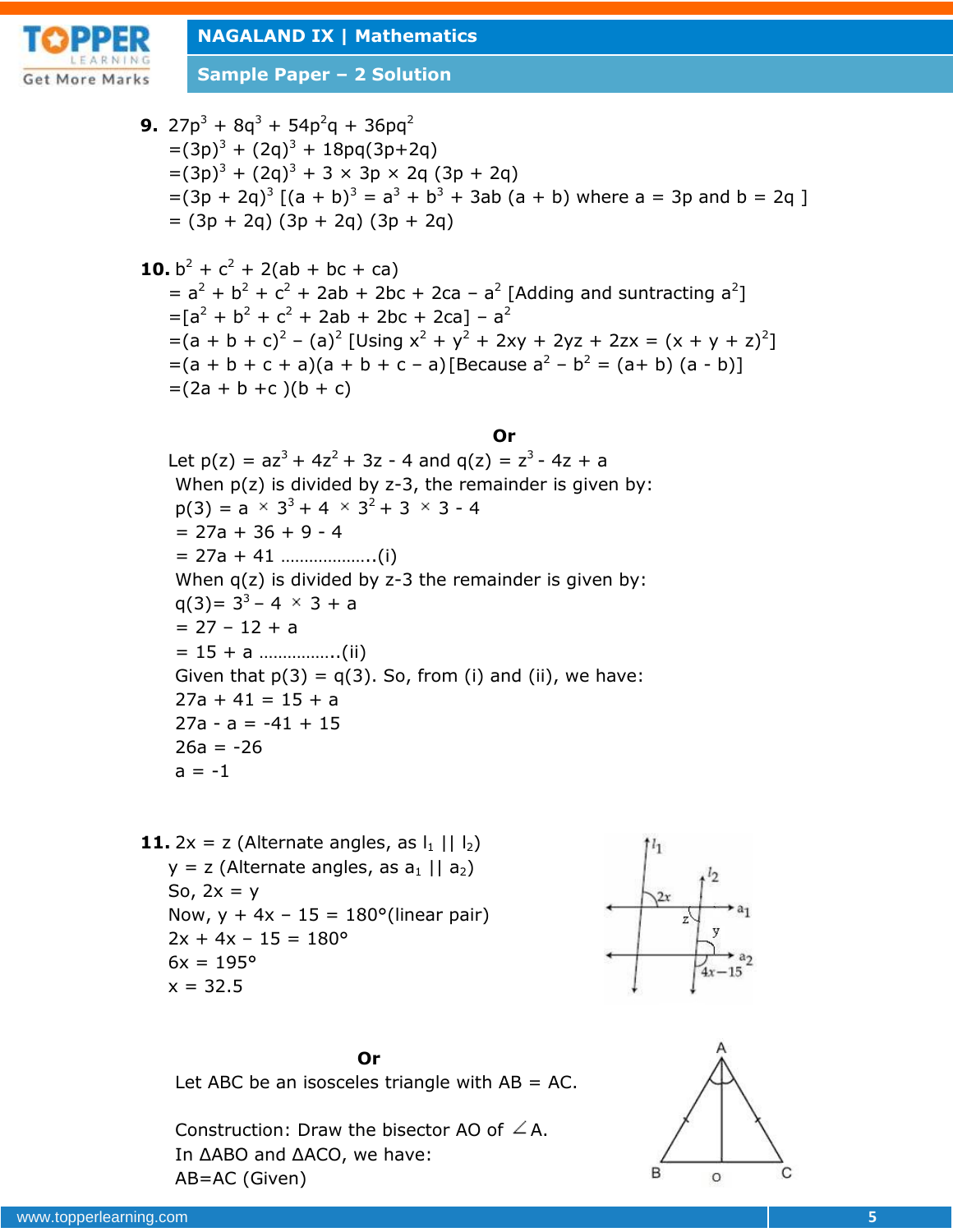

**Sample Paper – 2 Solution**

AO=OA (Common)  $\angle$  BAO=  $\angle$  CAO (By Construction)  $\triangle$ ABO  $\cong$   $\triangle$ ACO (By SAS congruence criteria)

**12.** Number of white balls  $= x$ Total number of balls  $= 12$ 

$$
\therefore P(\text{white ball}) = \frac{x}{12}
$$

If 6 white balls are added, we have Total number of balls  $= 18$ Number of white balls =  $x + 6$ Number of white balls =  $x + 6$ <br>Now, P(getting a white ball) =  $\frac{x + 6}{10}$ 18  $=\frac{x+}{x+1}$ According to the given information,  $\frac{x+6}{12} = 2\left(\frac{x}{12}\right)$  $18 - 2(12)$  $x + 6$  x 18 6 ∴  $6x + 36 = 18x$  $\therefore$  12x = 36  $\therefore$  x = 3  $+6$   $\lambda$   $(x)$  $=2\left(\frac{\lambda}{12}\right)$  $\therefore \frac{x+6}{12} = \frac{y}{4}$ **13.** Length  $(l_1)$  of the storehouse = 40 m Breadth ( $b_1$ ) of the storehouse = 25 m Height ( $h_1$ ) of the storehouse = 10 m Volume of storehouse =  $I_1 \times I_1 \times I_1 = (40 \times 25 \times 10)$  m<sup>3</sup> = 10000 m<sup>3</sup> Length  $(l_2)$  of a wooden crate = 1.5 m Breadth (b<sub>2</sub>) of a wooden crate = 1.25 m Height ( $h_2$ ) of a wooden crate = 0.5 m

Volume of a wooden crate =  $I_2 \times I_2 \times I_1 = (1.5 \times 1.25 \times 0.5)$  m<sup>3</sup> = 0.9375  $m<sup>3</sup>$ 

Let the number of wooden crates stored in the storehouse be 'n'.

Hence, volume of 'n' wooden crates  $=$  Volume of storehouse

$$
0.9375 \times n = 10000
$$

$$
\therefore n = \frac{10000}{0.9375} = 10666.66
$$

Thus, 10666 wooden crates can be stored in the storehouse.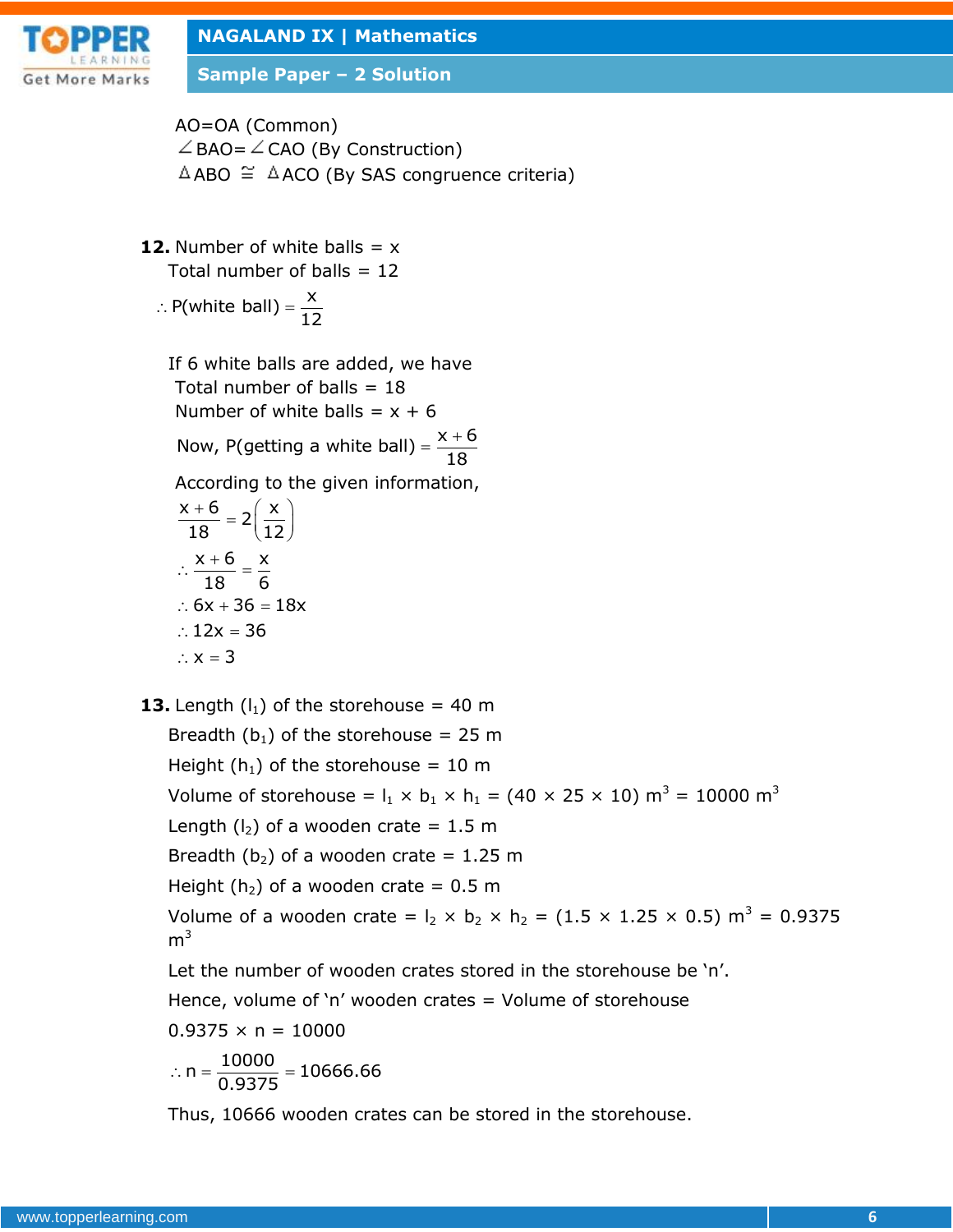

**Sample Paper – 2 Solution**

**14.** Inner radius of hemispherical bowl = 5 cm

Thickness of the bowl  $= 0.25$  cm

∴ Outer radius (r) of hemispherical bowl =  $(5 + 0.25)$  cm = 5.25 cm Outer C.S.A. of hemispherical bowl =  $2\pi r^2$  $= 2 \times \frac{22}{7} \times (5.25)^2 = 173.25$  cm<sup>2</sup>

Thus, the outer curved surface area of the bowl is 173.25 cm<sup>2</sup>.

**15.** Lengths of the leaves are represented in discontinuous class intervals. Hence we have to add 0.5 mm to each upper class limit and also have to subtract 0.5 mm from the lower class limits so as to make our class intervals continuous.

| Length (in mm)  | Number of leaves |  |  |
|-----------------|------------------|--|--|
| $117.5 - 126.5$ | 3                |  |  |
| $126.5 - 135.5$ | 5                |  |  |
| $135.5 - 144.5$ | q                |  |  |
| $144.5 - 153.5$ | 12               |  |  |
| $153.5 - 162.5$ | 5                |  |  |
| $162.5 - 171.5$ | 4                |  |  |
| $171.5 - 180.5$ | $\mathcal{P}$    |  |  |

Now taking the length of leaves on the x-axis and number of leaves on the yaxis we can draw the histogram of this information as below:



Here 1 unit on the y-axis represents 2 leaves.

- i. Other suitable graphical representation of this data could be a frequency polygon.
- ii. No, as maximum numbers of leaves (i.e. 12) have their length in between of 144.5 mm and 153.5 mm. It is not necessary that all have a length of 153 mm.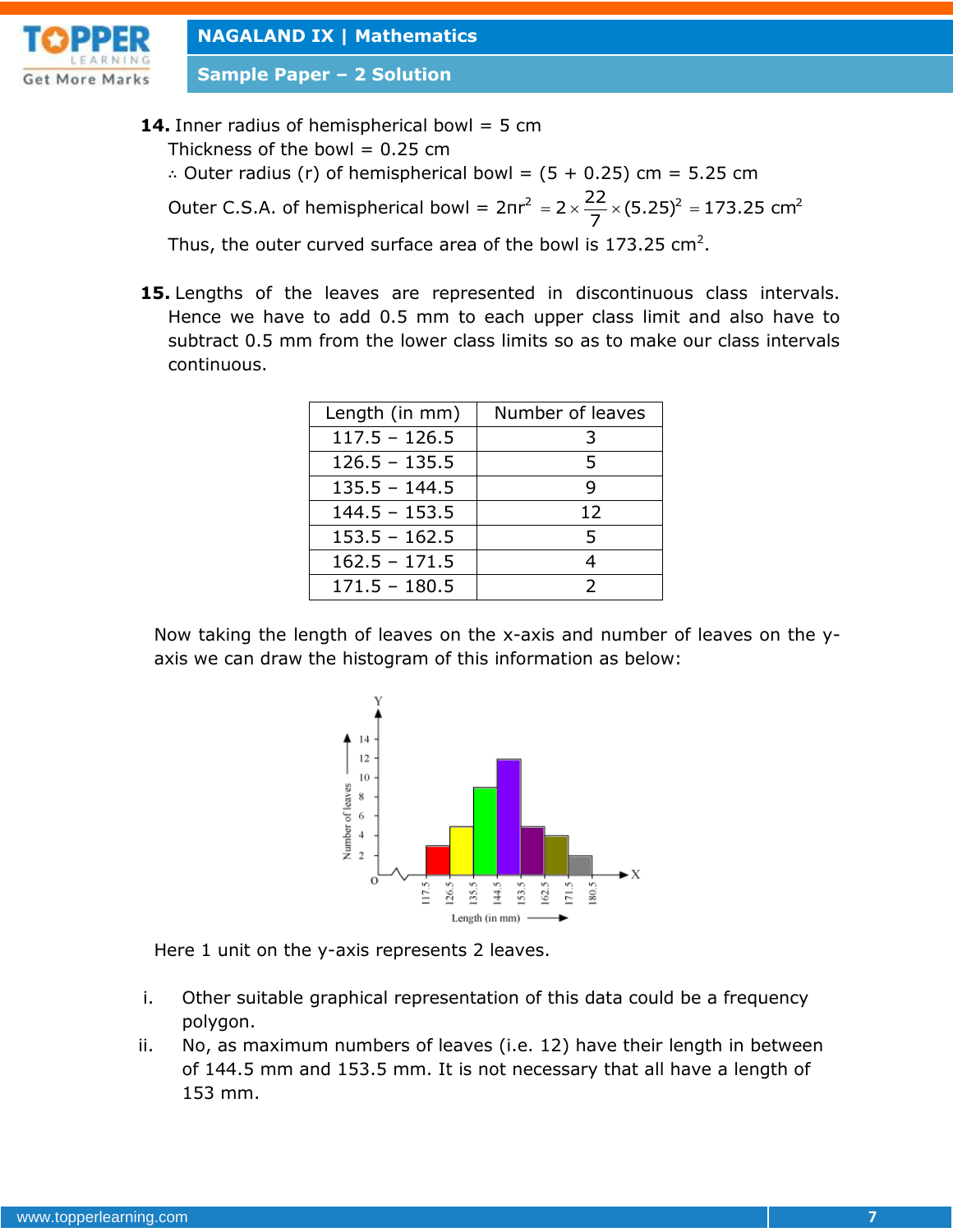

**Sample Paper – 2 Solution**

**16.** Given: ABCD is a parallelogram such that angle bisector of adjacent angles A and B intersect at point P.



To prove that m∠APB = 90°. AD ∥ BC ∴ m∠A + m∠B =  $180^\circ$  [Consecutive interior angles]  $\ln B$ <br>
m∠A + m∠B = 180<br>  $\frac{1}{2}$ m∠A +  $\frac{1}{2}$ m∠B = 90  $m\angle A + m$ .<br> $\frac{1}{2}m\angle A + \frac{1}{2}$ But, ::  $-\frac{1}{2}$ m $\angle A + \frac{1}{2}$ m $\angle B = 90^\circ$ <br>But,<br> $\frac{1}{2}$ m $\angle A + \frac{1}{2}$ m $\angle B + m\angle APB = 180^\circ$  ...(Angle sum property of a triangle) But,<br> $\frac{1}{2}$  m  $\angle A + \frac{1}{2}$ <br> $\therefore$  90% + m  $m\angle A + \frac{1}{2}m\angle B + m\angle$ <br>90° + m $\angle APB = 180$  $m\angle A + \frac{m}{2}m\angle$ <br>90° + m $\angle A$ PF<br>m $\angle A$ PB = 90 AD || BC<br>: m∠A + m∠B = 180° [Conse<br>:: $\frac{1}{2}$ m∠A +  $\frac{1}{2}$ m∠B = 90° 2<br>
,<br>
∠A +  $\frac{1}{2}$ m∠B + m∠APB = 180° ...(Angle s  $\frac{1}{2}m\angle A + \frac{1}{2}m\angle B + m\angle APB = 180^{\circ}$ <br>
.. 90° + m $\angle APB = 180^{\circ}$  $-\frac{m\angle A + m\angle B + m\angle APB}{2}$ <br>
∴ 90° + m∠APB = 180°<br>
∴ m∠APB = 90°

Thus, the angle bisectors of two adjacent angles intersect at right angles.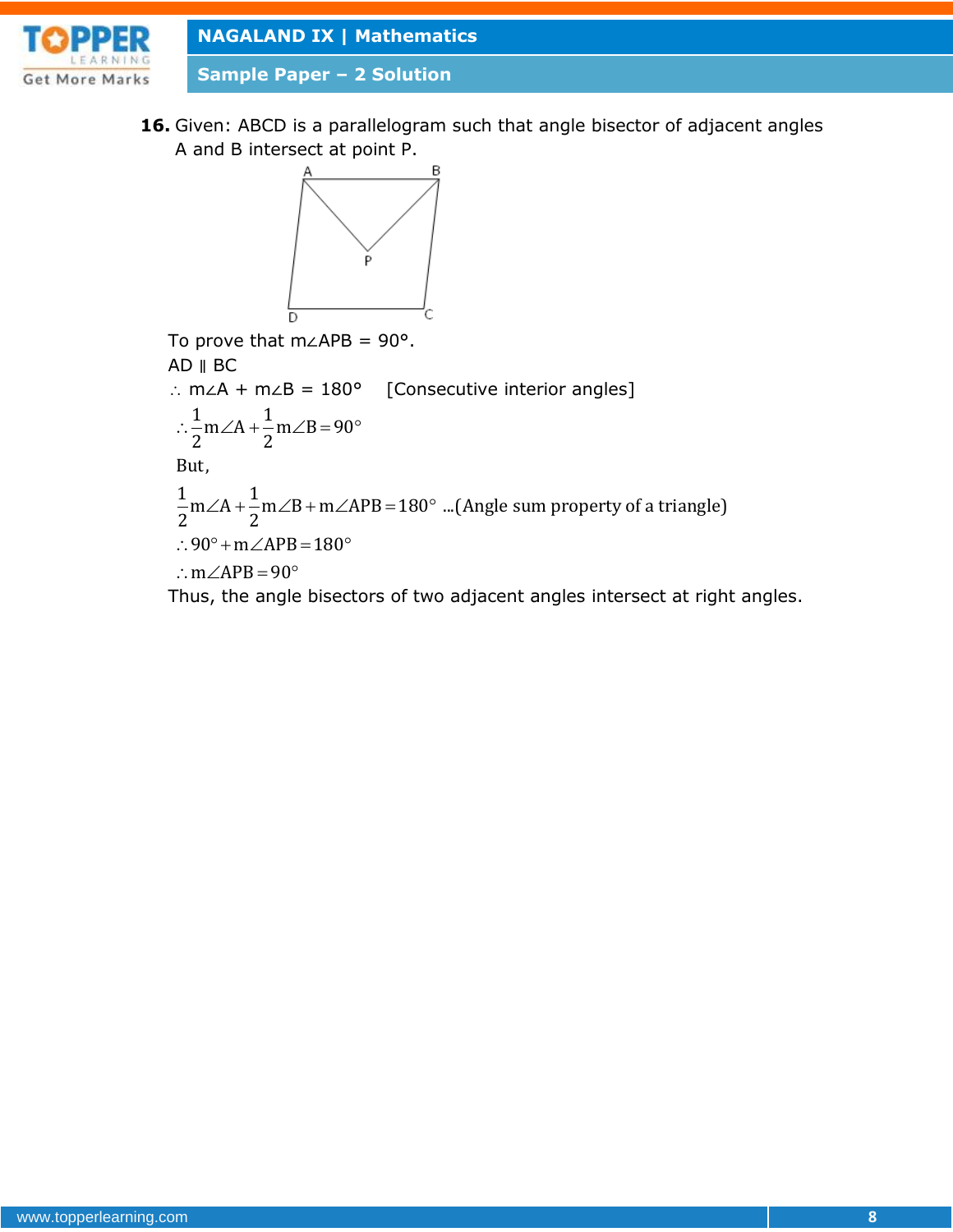

**Sample Paper – 2 Solution**



**17.** Given: AD is median of triangle ABC To Prove: AB+AC>2AD Proof: Produce AD so that AD = DE



Now, in triangles ADB and EDC,  $AD = DE$  $BD = DC$  $\angle$ ADB =  $\angle$ EDC Thus, triangles ADB and EDC are congruent (By SAS congruence criterion) Hence,  $AB = EC$  (CPCT) Now, in triangle AEC,  $AC + CE > AE$  $AC + CE > 2AD$  $AC + AB > 2AD$  (since,  $AB = EC$ , proved above)

### **18.**

$$
\frac{16 \times 2^{n+1} - 4 \times 2^n}{16 \times 2^{n+2} - 2 \times 2^{n+2}}
$$
\n
$$
= \frac{2^4 \times 2^{n+1} - 2^2 \times 2^n}{2^4 \times 2^{n+2} - 2 \times 2^{n+2}}
$$
\n
$$
= \frac{2^{n+5} - 2^{n+2}}{2^{n+6} - 2^{n+3}}
$$
\n
$$
= \frac{2^{n+5} - 2^{n+2}}{2 \cdot 2^{n+5} - 2 \cdot 2^{n+2}}
$$
\n
$$
= \frac{(2^{n+5} - 2^{n+2})}{2(2^{n+5} - 2^{n+2})} = \frac{1}{2}
$$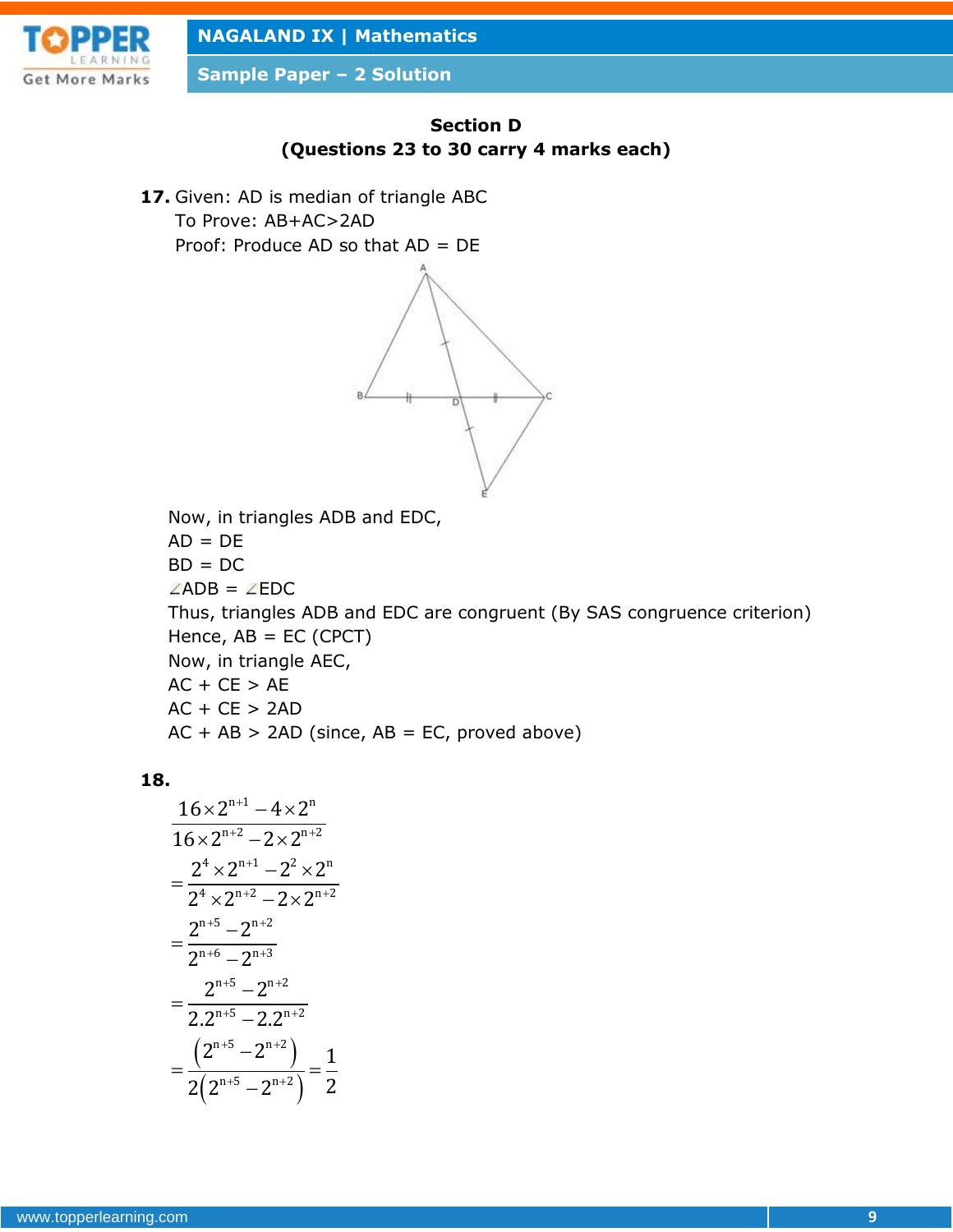

**Sample Paper – 2 Solution**

**19.**



□PQRS is a square  $\therefore$  PQ = QR = RS = SP  $\ldots$  (i) Also  $\angle$  RSP =  $\angle$  SRQ =  $\angle$  RQP =  $\angle$  SPQ = 90°  $\ldots$  (ii) Also  $\triangle$  TSR is equilateral  $TS = TR = SR$ ... (iii) Also  $\angle$  STR =  $\angle$  TSR =  $\angle$  TRS = 60° From (i) and (iii)  $TR = QR$ Also  $\angle$ TSP =  $\angle$ RSP +  $\angle$ TSR = 90° + 60° = 150° Similarly  $\angle$  TRQ = 150° In  $\triangle$  TSP and  $\triangle$  TRQ,  $PS = QR$  $[by (i)]$ [both 150°]  $\angle$ TSP= $\angle$ TRQ  $TS = TR$  $[by (iii)]$ 

[by SAS criterion]  $\triangle$  TSP  $\cong$   $\triangle$  TRQ  $\mathcal{L}_{\mathcal{A}}$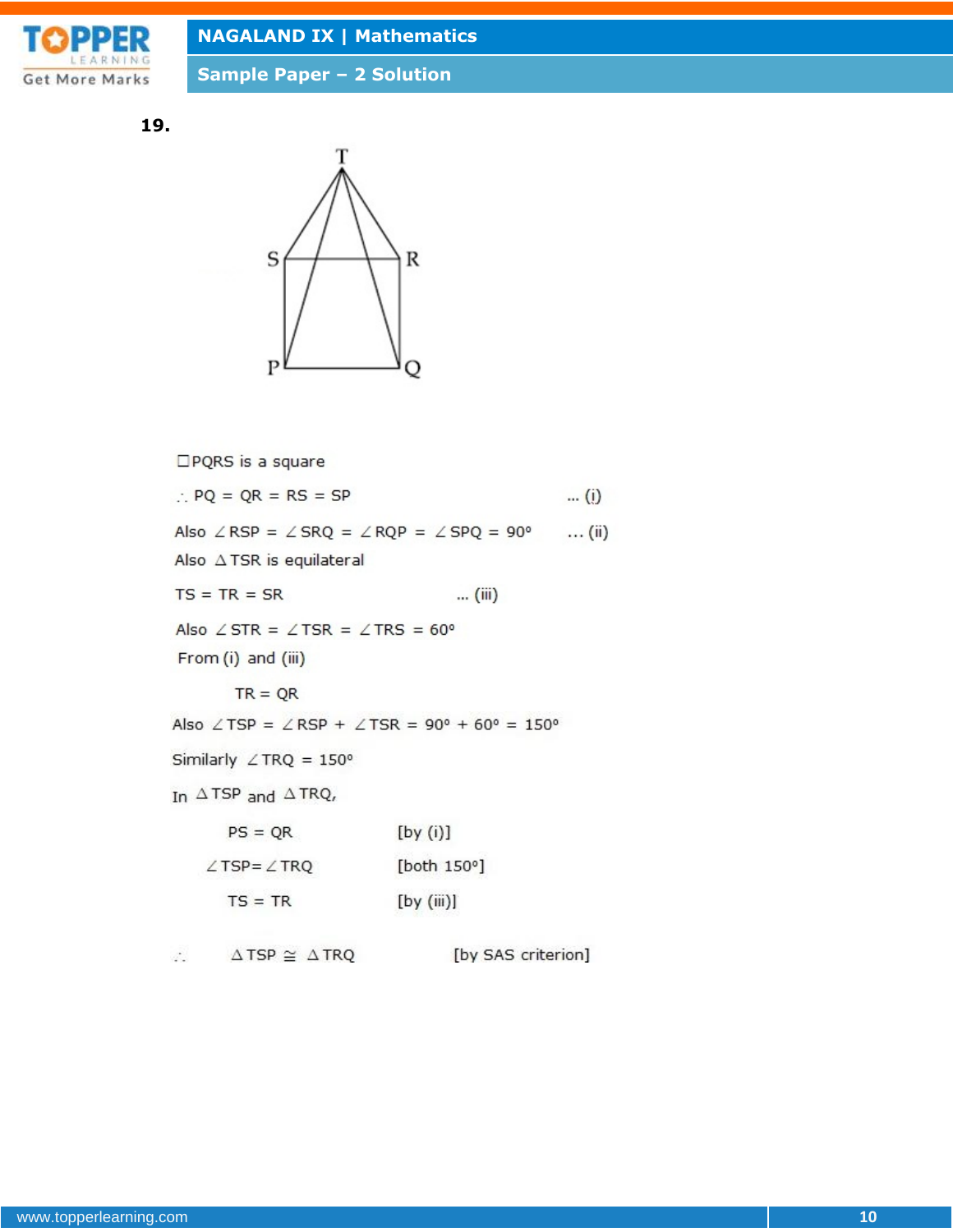

**Sample Paper – 2 Solution**

$$
\begin{array}{c} \textbf{20.} \\ \textbf{a)} \end{array}
$$

 $=\left[5(2+3)^3\right]^{\frac{1}{4}}$  $=(5\times5^3)^{\frac{1}{4}}$  $x = \frac{1}{2}$   $3x =$  $=5^{4\times}$  $\left\{5\left(2^{3\times\frac{1}{3}}+3^{3\times\frac{1}{3}}\right)^3\right\}^{\frac{1}{4}}$  $\begin{bmatrix} 1 & 1 \\ 1 & 1 \end{bmatrix}$  5  $5\left(2^{3\times\frac{1}{3}}+3^{3\times\frac{1}{3}}\right)^3\left|^{\frac{1}{4}}$  $5 \times 5^3 \overline{)^4}$  $5^{4 \times \frac{1}{4}}$ 

- b) In order to represent  $\sqrt{7}$  on number line, we follow the steps given below: Step 1: Draw a line and mark a point A on it. Step 2: Mark a point B on the line drawn in step 1 such that  $AB = 7$  cm. Step 3: Mark a point C on AB produced such that  $BC = 1$  unit. Step 4: Find mid-point of AC. Let the mid-point be O. Step 5: Taking O as the centre and  $OC = OA$  as radius draw a semicircle. Then, draw a line passing through B perpendicular to OB. Let the perpendicular cut the semicircle at D. Step6: Taking B as the centre and radius BD draw an arc cutting OC produced at E. Point E D so obtained represents  $\sqrt{7}$  . A BC E Ö
- **21.** Arranging the given data in ascending order, we have

41, 43, 57, 58, 61, 71, 92, 99, 127 Here,  $n = 9$  (odd)

 th th n 1 Median value 2 9 1 value 2 5 value

$$
= 5^{th} \text{ Vá}
$$

$$
= 61
$$

If 58 is replaced by 85, we get the following data:

41, 43, 57, 61, 71, 85, 92, 99, 127  
\n∴ New median = 
$$
\left(\frac{n+1}{2}\right)^{th}
$$
 value  
\n=  $\left(\frac{9+1}{2}\right)^{th}$  value  
\n= 5<sup>th</sup> value  
\n= 71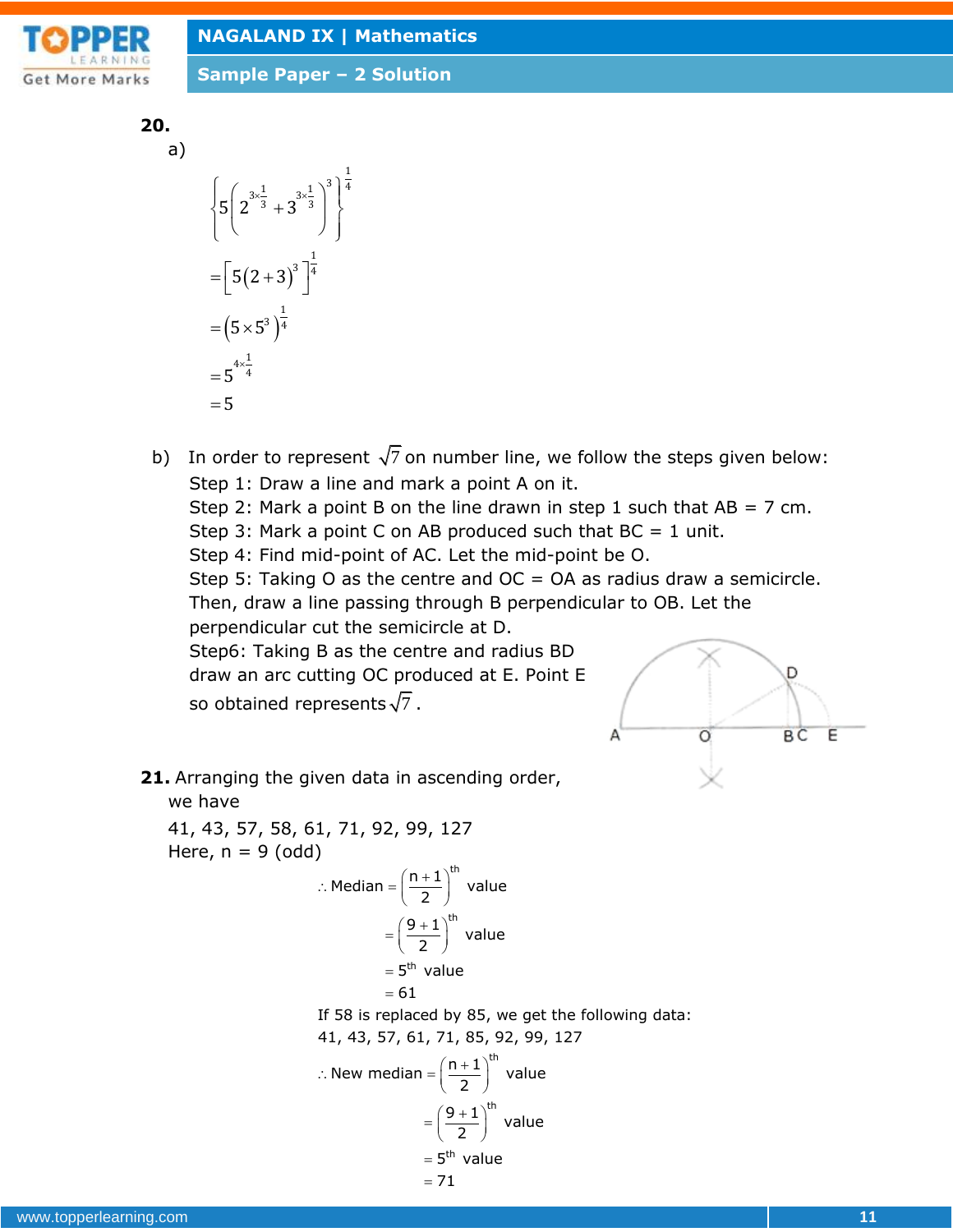

**Sample Paper – 2 Solution**

## **Or**

Diameter = 24 m  $\Rightarrow$  radius = 12 m

Radius of the conical part = Radius of the cylindrical part (r) = 12 m Height of cylindrical part (h) = 11 m, height of the cone (h) = 5 m For the conical part of the circus tent,

$$
I2 = r2 + h2
$$
  
∴ I =  $\sqrt{r2 + h2}$   
∴ I =  $\sqrt{122 + 52}$  =  $\sqrt{144 + 25}$  =  $\sqrt{169}$  = 13 m

Surface area of the tent  $=$  Curved surface area of the conical part  $+$  Curved surface area of the cylindrical part<br>  $\therefore$  Surface area of the tent  $\pi r l + 2\pi rh$ 

$$
= \pi r l + 2\pi r h
$$
  
= πr(l + 2h)  
=  $\frac{22}{7}$  × 12(13 + 22)  
=  $\frac{22}{7}$  × 12 × 35  
= 1320 m<sup>2</sup>

Breadth of the canvas  $(B) = 5$  m

Let the length of the canvas  $= L$ 

Now, area of canvas required  $=$  surface area of the tent

- $\therefore$  L  $\times$  B = 1320
- $\therefore$  L  $\times$  5 = 1320
- ∴  $L = 264$  m

Thus, 264 m long canvas is required to make the tent.

**22.** We can find class marks of the given class intervals by using the formula – We can find class marks of the given class inter<br>Class mark =  $\frac{\text{upper class limit} + \text{lower class limit}}{2}$ 

 $\mathcal{D}$ 

| <b>Section A</b> |             |           | <b>Section B</b> |             |           |  |  |
|------------------|-------------|-----------|------------------|-------------|-----------|--|--|
| Marks            | Class marks | Frequency | Marks            | Class marks | Frequency |  |  |
| $0 - 10$         | 5           | 3         | $0 - 10$         | 5           | 5         |  |  |
| $10 - 20$        | 15          | 9         | $10 - 20$        | 15          | 19        |  |  |
| $20 - 30$        | 25          | 17        | $20 - 30$        | 25          | 15        |  |  |
| $30 - 40$        | 35          | 12        | $30 - 40$        | 35          | 10        |  |  |
| $40 - 50$        | 45          | 9         | $40 - 50$        | 45          |           |  |  |

Now taking the class marks on the x-axis and frequency on the y-axis and choosing an appropriate scale (1 cm = 3 units on the y-axis) we can draw a frequency polygon as below: